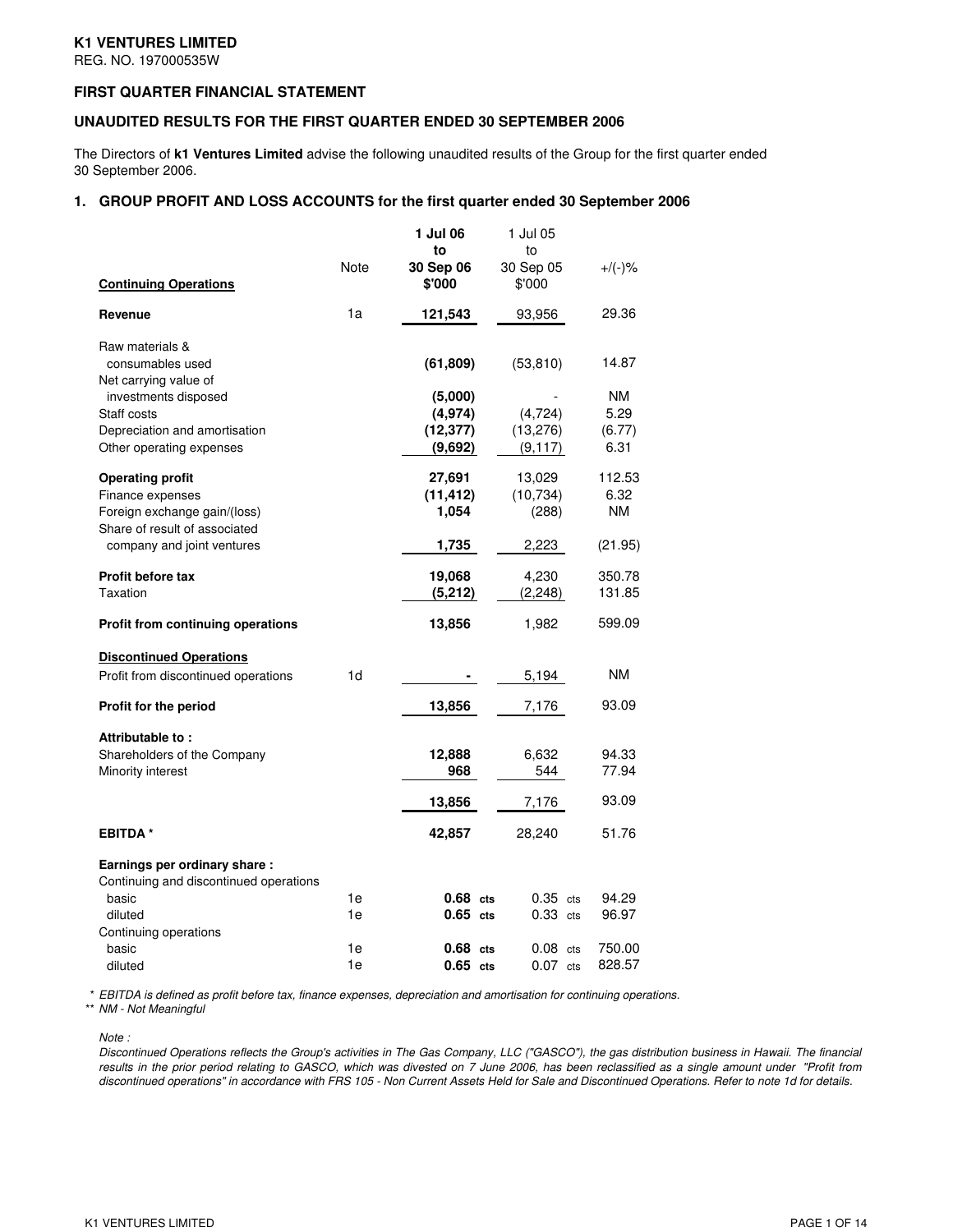# **Notes to Group Profit and Loss Accounts**

#### 1a. Breakdown of revenue

|                                         | 1 Jul 06<br>to<br>30 Sep 06<br>\$'000 | 1 Jul 05<br>to<br>30 Sep 05<br>\$'000 | $+$ /(-)% |
|-----------------------------------------|---------------------------------------|---------------------------------------|-----------|
| <b>Continuing operations</b>            |                                       |                                       |           |
| Revenue from retail gasoline operations | 69.839                                | 58.448                                | 19.49     |
| Revenue from transportation leasing     | 35,136                                | 32,782                                | 7.18      |
| Proceeds from sale of investments       | 7,253                                 |                                       | <b>NM</b> |
| Investment income                       | 1,070                                 | 970                                   | 10.31     |
| Interest income from:                   |                                       |                                       |           |
| Related parties                         | 3.444                                 | 90                                    | <b>NM</b> |
| Others                                  | 824                                   | 168                                   | 390.48    |
| <b>Others</b>                           | 3,977                                 | 1,498                                 | 165.49    |
|                                         | 121,543                               | 93.956                                | 29.36     |

1b. Pre-tax profit of the Group is arrived at after crediting/(charging) the following :

|                                      | 1 Jul 06<br>to<br>30 Sep 06<br>\$'000 | 1 Jul 05<br>to<br>30 Sep 05<br>\$'000 | $+$ /(-)% |
|--------------------------------------|---------------------------------------|---------------------------------------|-----------|
| <b>Continuing operations</b>         |                                       |                                       |           |
| Profit on disposal of fixed assets   | 1,832                                 | 137                                   | <b>NM</b> |
| Profit on sale of investments        | 2,253                                 |                                       | <b>NM</b> |
| Fair value gain/(loss) - Derivatives | (366)                                 | 1.074                                 | <b>NM</b> |
| <b>Discontinued operations</b>       |                                       |                                       |           |
| Provision for stock obsolescence     | ۰                                     | (40)                                  | <b>NM</b> |
| Allowance for doubtful debts         | ۰                                     | (7)                                   | <b>NM</b> |

1c. There was no adjustment for under or over provision of tax in respect of prior years.

# 1d. Profit from discontinued operations

On 7 June 2006, the Group completed the sale of The Gas Company, LLC ("GASCO"), the gas distribution business in Hawaii. An analysis of the results of discontinued operations is as follows :

|                   | 1 Jul 06<br>to<br>30 Sep 06 | 1 Jul 05<br>to<br>30 Sep 05 |
|-------------------|-----------------------------|-----------------------------|
|                   | \$'000                      | \$'000                      |
| Revenue           |                             | 59,942                      |
| Expenses          |                             | (50,028)                    |
| Operating profit  |                             | 9,914                       |
| Finance expenses  |                             | (1,804)                     |
| Profit before tax |                             | 8,110                       |
| Taxation          |                             | (2,916)                     |
| Profit after tax  |                             | 5,194                       |
|                   |                             |                             |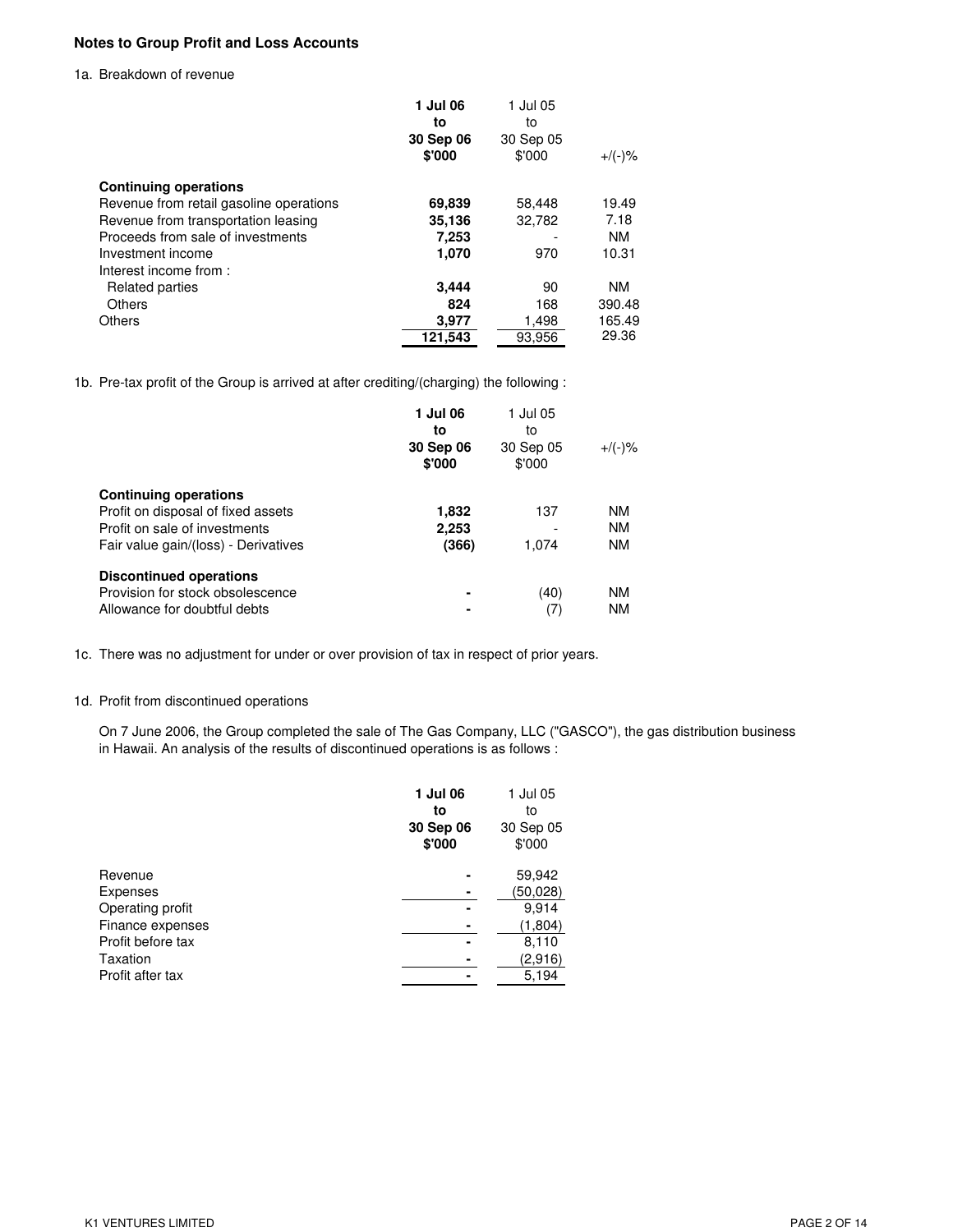# 1e. Earnings per ordinary share

|                                                                                                                                                                  | <b>GROUP</b> |                         |                |  |
|------------------------------------------------------------------------------------------------------------------------------------------------------------------|--------------|-------------------------|----------------|--|
|                                                                                                                                                                  | 1 Jul 06     | 1 Jul 05                |                |  |
|                                                                                                                                                                  | to           | to                      |                |  |
|                                                                                                                                                                  | 30 Sep 06    | 30 Sep 05               | $+$ /(-)%      |  |
| <b>Continuing and Discontinued operations</b><br>Earnings per Ordinary Share of the Group<br>for the period based on net profit<br>attributable to shareholders: |              |                         |                |  |
| (i) Based on the weighted<br>average number of shares<br>- Weighted average                                                                                      | $0.68$ cts   | $0.35$ cts              | 94.29          |  |
| number of shares ('000)                                                                                                                                          | 1,897,528    | 1,888,488               | 0.48           |  |
| (ii) On a fully diluted basis<br>- Adjusted weighted                                                                                                             | $0.65$ cts   | $0.33$ cts              | 96.97          |  |
| average number of shares ('000)                                                                                                                                  | 1,992,828    | 1,981,950               | 0.55           |  |
| <b>Continuing operations</b><br>Earnings per Ordinary Share of the Group<br>for the period based on net profit<br>attributable to shareholders:                  |              |                         |                |  |
| (i) Based on the weighted<br>average number of shares<br>- Weighted average<br>number of shares ('000)                                                           | $0.68$ cts   | $0.08$ cts<br>1,888,488 | 750.00<br>0.48 |  |
|                                                                                                                                                                  | 1,897,528    |                         |                |  |
| (ii) On a fully diluted basis<br>- Adjusted weighted                                                                                                             | $0.65$ cts   | $0.07$ cts              | 828.57         |  |
| average number of shares ('000)                                                                                                                                  | 1,992,828    | 1,981,950               | 0.55           |  |

1f. There was no extraordinary item during the period.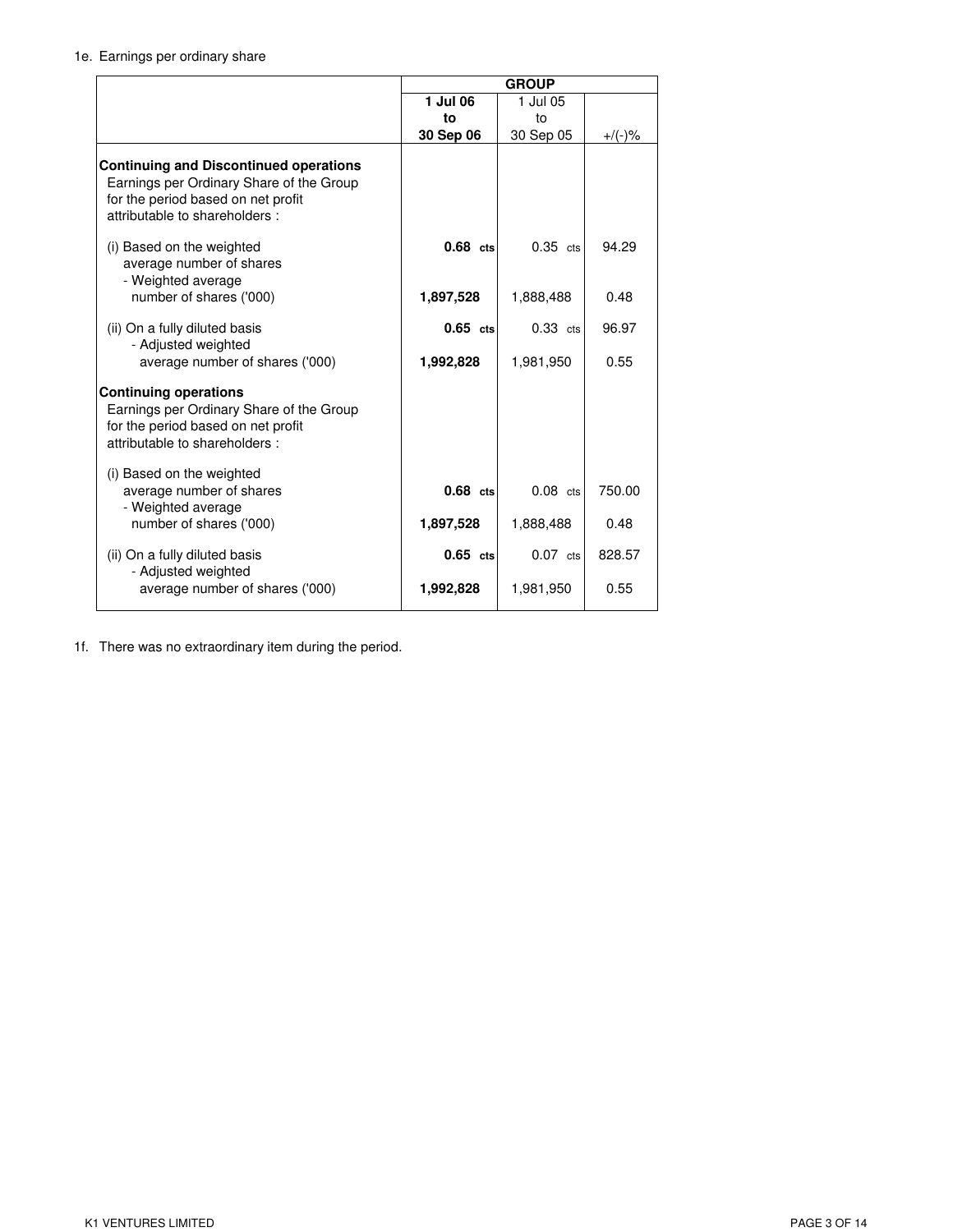# **2. BALANCE SHEETS as at 30 September 2006**

|                                                  |      | <b>COMPANY</b><br><b>GROUP</b> |           |           |           |
|--------------------------------------------------|------|--------------------------------|-----------|-----------|-----------|
|                                                  |      | As at                          | As at     | As at     | As at     |
|                                                  | Note | 30 Sep 06                      | 30 Jun 06 | 30 Sep 06 | 30 Jun 06 |
|                                                  |      | \$'000                         | \$'000    | \$'000    | \$'000    |
| Share capital                                    |      | 393,213                        | 393,213   | 393,213   | 393,213   |
| <b>Reserves</b>                                  |      | 374,798                        | 362,889   | 264,553   | 259,474   |
| Share capital & reserves                         |      | 768,011                        | 756,102   | 657,766   | 652,687   |
| <b>Minority interests</b>                        |      | 47,743                         | 46,618    |           |           |
| Capital employed                                 |      | 815.754                        | 802,720   | 657,766   | 652,687   |
| <b>Represented by:</b>                           |      |                                |           |           |           |
| <b>Fixed assets</b>                              |      | 587,218                        | 540,944   | 218       | 241       |
| <b>Subsidiaries</b><br><b>Associated company</b> |      |                                |           | 203,855   | 203,855   |
| and joint ventures                               |      | 81,066                         | 79,276    |           |           |
| Available-for-sale                               |      |                                |           |           |           |
| investments                                      |      | 290,691                        | 288,495   | 42,981    | 42,981    |
| <b>Other assets</b>                              |      | 10,978                         | 11,535    |           |           |
| Intangibles                                      |      | 248,351                        | 248,865   |           |           |
|                                                  |      | 1,218,304                      | 1,169,115 | 247,054   | 247,077   |
| <b>Current assets</b><br><b>Stocks</b>           |      | 16,737                         | 14,684    |           |           |
| Due from subsidiaries                            |      |                                |           | 138,944   | 137,762   |
| Debtors                                          |      | 24,282                         | 24,482    | 2,677     | 2,590     |
| Available-for-sale                               |      |                                |           |           |           |
| investments                                      |      |                                | 6,850     |           |           |
| Bank balances,                                   |      |                                |           |           |           |
| deposits and cash                                | 3b   | 383,844                        | 385,246   | 331,930   | 334,881   |
|                                                  |      | 424,863                        | 431,262   | 473,551   | 475,233   |
| <b>Current liabilities</b>                       |      |                                |           |           |           |
| Creditors                                        |      | 49,072                         | 55,599    | 49,431    | 54,613    |
| Amount owing to<br>minority shareholders         |      | 24,872                         | 24,510    |           |           |
| Due to subsidiaries                              |      |                                |           | 10,060    | 11,662    |
| Term loans                                       |      | 3,732                          | 3,720     |           |           |
| Provision for taxation                           |      | 39,827                         | 39,263    | 2,055     | 2,055     |
|                                                  |      | 117,503                        | 123,092   | 61,546    | 68,330    |
| Net current assets                               |      | 307,360                        | 308,170   | 412,005   | 406,903   |
| <b>Non-current liabilities</b>                   |      |                                |           |           |           |
| Term loans                                       |      | 504,425                        | 473,080   |           |           |
| Deferred liabilities                             |      | 3,328                          | 3,713     |           |           |
| Deferred taxation                                |      | 202,157                        | 197,772   | 1,293     | 1,293     |
|                                                  |      | 709,910                        | 674,565   | 1,293     | 1,293     |
| <b>Net assets</b>                                |      | 815,754                        | 802,720   | 657,766   | 652,687   |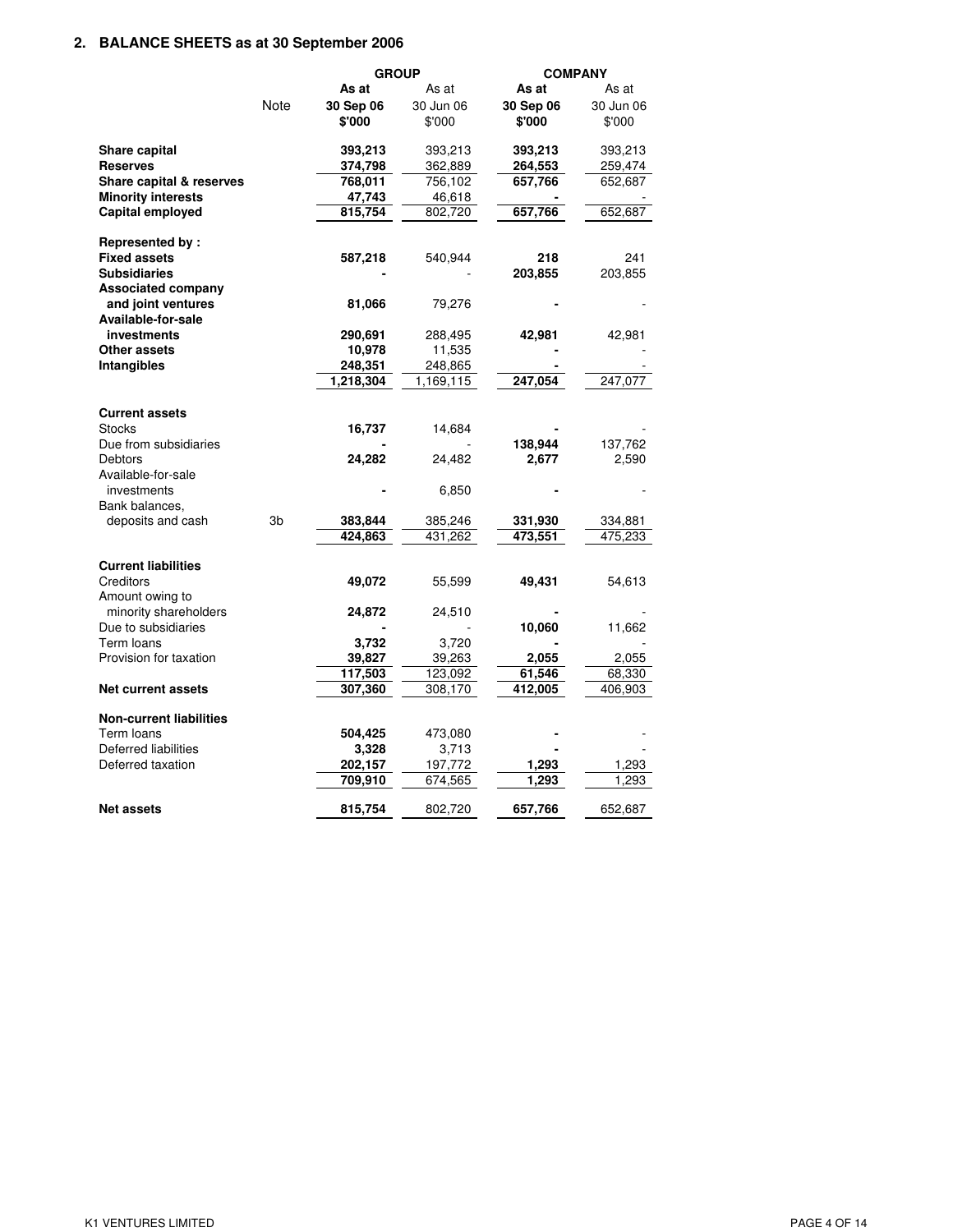## **Notes to Balance Sheets**

### 2a. Group's borrowings and debt securities

(i) Amount repayable in one year or less, or on demand

| As at 30 Sep 06 |                  | As at 30 Jun 06 |           |  |
|-----------------|------------------|-----------------|-----------|--|
| <b>Secured</b>  | <b>Unsecured</b> | Secured         | Unsecured |  |
| \$'000          | \$'000           | \$'000          | \$'000    |  |
| 3.732           | -                | 3.720           | -         |  |

(ii) Amount repayable after one year

| As at 30 Sep 06          |                            | As at 30 Jun 06   |                     |  |
|--------------------------|----------------------------|-------------------|---------------------|--|
| <b>Secured</b><br>\$'000 | <b>Unsecured</b><br>\$'000 | Secured<br>\$'000 | Unsecured<br>\$'000 |  |
| 504,425                  | -                          | 473.080           |                     |  |

#### (iii) Details of any collateral

The term loans pertained to debt financing taken up by Helm and are pledged against the assets of Helm. The net book value of the fixed assets and other assets pledged to financial institutions amounted to \$935 million (June 2006 : \$901 million).

#### 2b. Net asset value

|                                                  | <b>GROUP</b> |           |           | <b>COMPANY</b> |           |           |
|--------------------------------------------------|--------------|-----------|-----------|----------------|-----------|-----------|
|                                                  | As at        | As at     |           | As at          | As at     |           |
|                                                  | 30 Sep 06    | 30 Jun 06 | $+/(-)$ % | 30 Sep 06      | 30 Jun 06 | $+/(-)$ % |
| Net asset value<br>per Ordinary Share #          | \$0.40       | \$0.40    | 0.00      | \$0.35         | \$0.34    | 2.94      |
| Net tangible asset value<br>per Ordinary Share # | \$0.27       | \$0.27    | 0.00      | \$0.35         | \$0.34    | 2.94      |

# Based on issued share capital of 1,897,528,003 ordinary shares as at the end of the financial period (June 2006 : 1,897,528,003).

#### 2c. Balance Sheet review

Group shareholders' funds increased from \$756.1 million as at 30 June 2006 to \$768 million as at 30 September 2006. The increase of \$11.9 million was mainly attributable to retained profits for the period.

Group total assets of \$1.64 billion as at 30 September 2006 were \$42.8 million higher than the previous year-end. The increase was primarily due to the purchase of railcars and locomotives by the transport leasing subsidiary, Helm Holding Corporation ("Helm").

Group total liabilities increased from \$797.7 million as at 30 June 2006 to \$827.4 million as at 30 September 2006. The increase of \$29.7 million was mainly attributable to additional term loans taken up by Helm to finance the purchase of locomotives and railcars.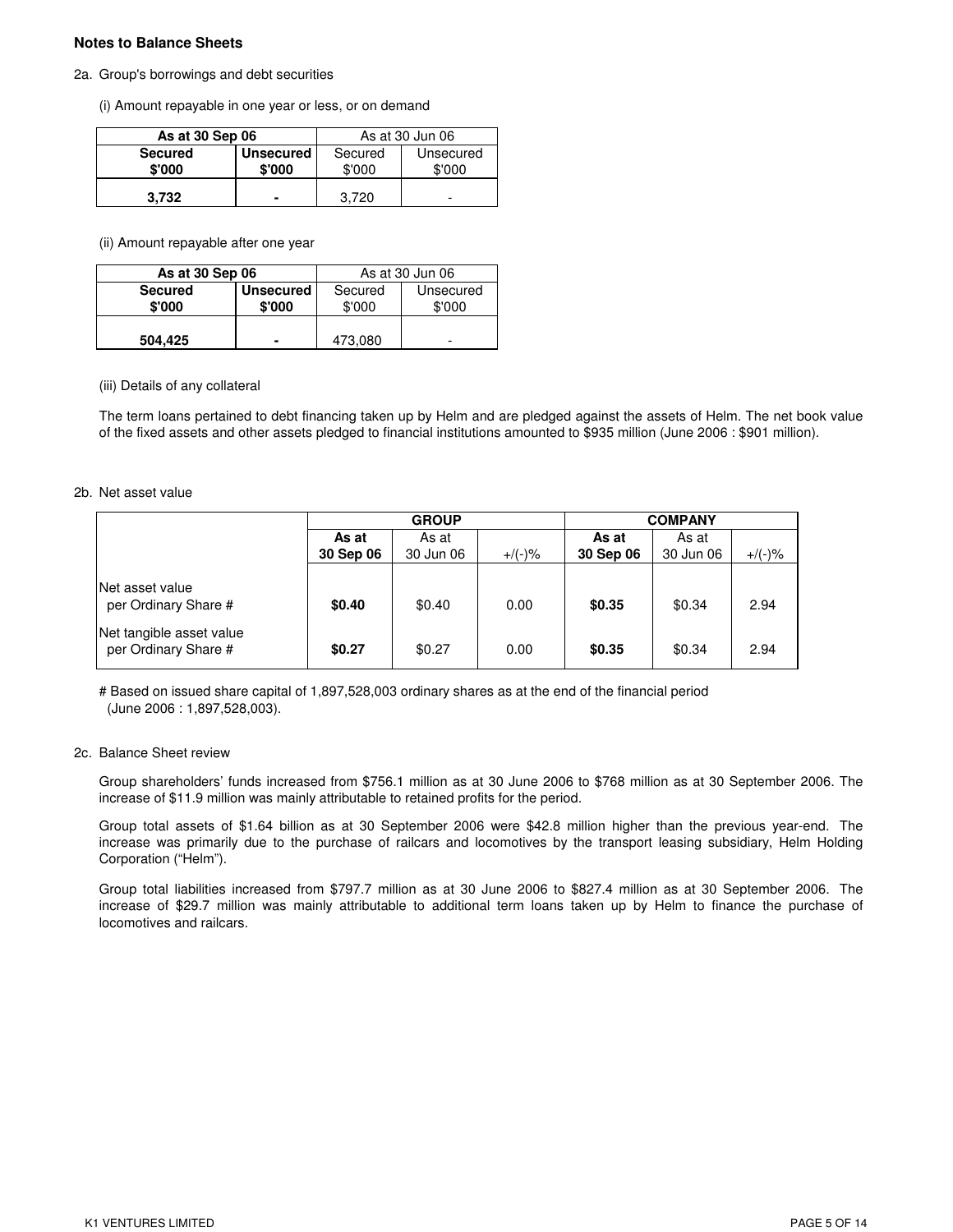# **3. CONSOLIDATED CASH FLOW STATEMENTS for the first quarter ended 30 September 2006**

|                                                                          |      | 1 Jul 06<br>to      | 1 Jul 05<br>to      |
|--------------------------------------------------------------------------|------|---------------------|---------------------|
|                                                                          | Note | 30 Sep 06<br>\$'000 | 30 Sep 05<br>\$'000 |
| <b>CASH FLOWS FROM OPERATING ACTIVITIES</b>                              |      |                     |                     |
| Operating profit                                                         |      | 27,691              | 22,943              |
| Adjustments:                                                             |      |                     |                     |
| Depreciation and amortisation                                            |      | 12,377              | 14,768              |
| Investment income                                                        |      | (872)               | (760)               |
| Profit on disposal of fixed assets                                       |      | (1,832)             | (137)               |
| Profit on sale of investments                                            |      | (2, 253)            |                     |
| Cash flow from operations before changes in working capital              |      | 35,111              | 36,814              |
| Working capital changes :                                                |      |                     |                     |
| <b>Stocks</b>                                                            |      | (2,006)             | (2,036)             |
| Debtors                                                                  |      | 4,818               | 4,346               |
| Creditors                                                                |      | (3, 448)            | (7,625)             |
| Translation of foreign subsidiaries and others                           |      | 537                 | (660)               |
| <b>Cash from operations</b>                                              |      | 35,012              | 30,839              |
| Interest paid                                                            |      | (14, 957)           | (6, 225)<br>(257)   |
| Income taxes paid<br>Net cash from operating activities                  |      | (1, 321)<br>18,734  | 24,357              |
|                                                                          |      |                     |                     |
| <b>CASH FLOWS FROM INVESTING ACTIVITIES</b>                              |      |                     |                     |
| Acquisition of subsidiaries                                              | 3a   |                     | (726, 531)          |
| Purchase of fixed assets                                                 |      | (58,090)            | (39, 545)           |
| Proceeds from disposal of fixed assets                                   |      | 4,344               | 1,393               |
| Net proceeds from disposal and capital distribution of investments       |      | 7,253               | 3,127               |
| Purchase of investments                                                  |      |                     | (972)               |
| Net cash used in investing activities                                    |      | (46,493)            | (762, 528)          |
|                                                                          |      |                     |                     |
| <b>CASH FLOWS FROM FINANCING ACTIVITIES</b><br>Proceeds from share issue |      |                     |                     |
| Proceeds from term loans                                                 |      | 31,760              | 2,062<br>587,739    |
|                                                                          |      |                     |                     |
| Repayment of term loans<br>Net cash from financing activities            |      | (1,970)<br>29,790   | (993)<br>588,808    |
|                                                                          |      |                     |                     |
| Increase in cash and cash equivalents                                    |      | 2,031               | (149, 363)          |
| Cash and cash equivalents at beginning of period                         |      | 349,182             | 201,046             |
| Effects of exchange rate changes on cash and cash equivalents            |      | 1,054               | (289)               |
| Cash and cash equivalents at end of period                               | 3b   | 352,267             | 51,394              |

Note : Certain figures have been adjusted to conform with changes in presentation in the current financial period.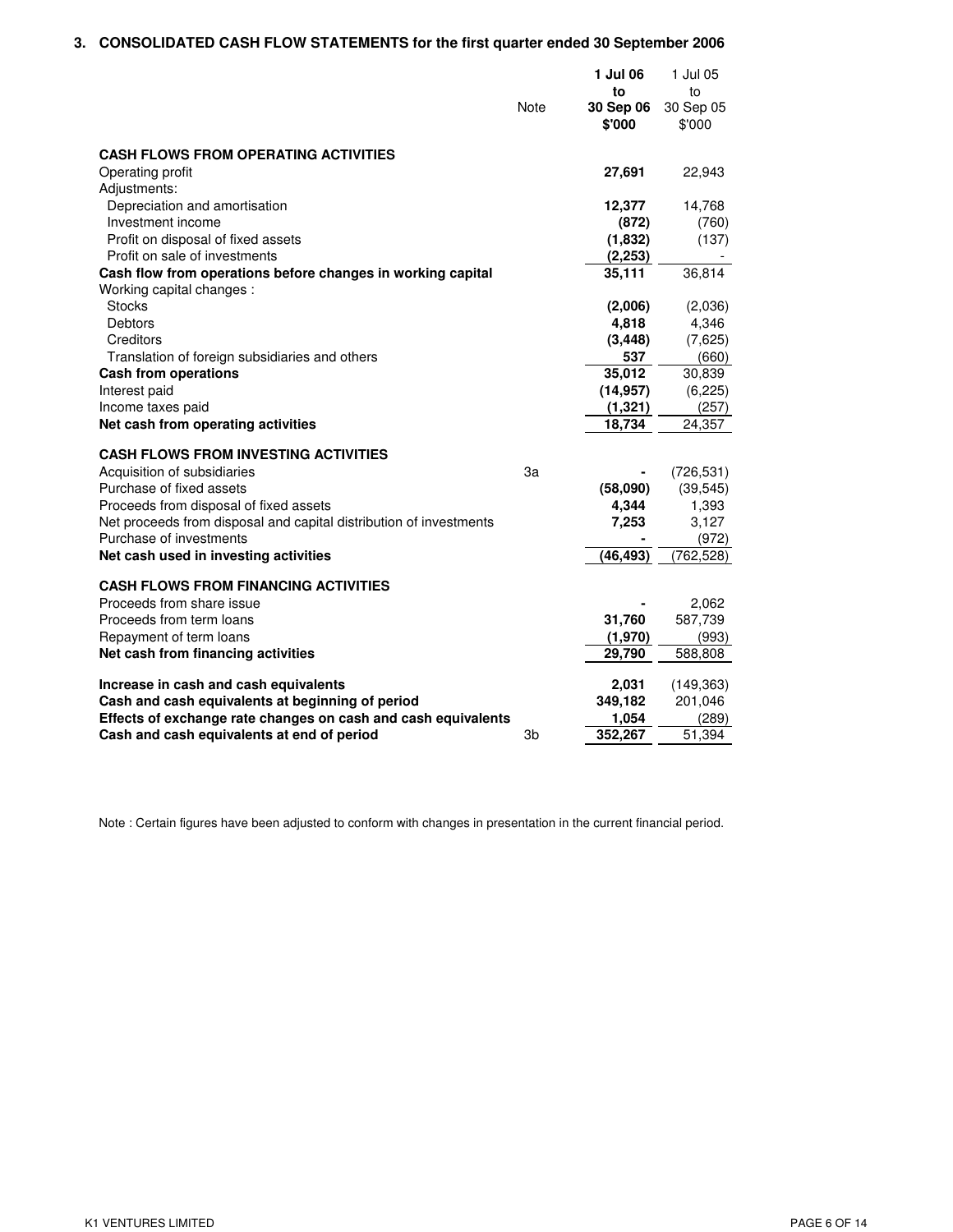## **Notes to Consolidated Cashflow Statements**

## 3a. Acquisition of Subsidiaries

The fair values of net assets and liabilities of subsidiaries acquired were as follows :

|                                                | 1 Jul 06  | 1 Jul 05   |
|------------------------------------------------|-----------|------------|
|                                                | to        | to         |
|                                                | 30 Sep 06 | 30 Sep 05  |
|                                                | \$'000    | \$'000     |
| Fixed assets                                   |           | 539,975    |
| Associated company and joint ventures          |           | 76,439     |
| Available-for-sale investments                 |           | 43,019     |
| Debtors                                        |           | 57,926     |
| <b>Stocks</b>                                  |           | 4,420      |
| Intangibles                                    |           | 55,881     |
| Other assets                                   |           | 13,731     |
| Cash and cash equivalents                      |           | 6,080      |
| Creditors                                      |           | (21, 152)  |
| Amount due to minority shareholder             |           | (33, 262)  |
| Provision for taxation                         |           | (15, 121)  |
| Deferred taxation                              |           | (143, 667) |
| Deferred liabilities                           |           | (597)      |
| Minority Interest                              |           | (45,660)   |
| Net assets acquired                            |           | 538,012    |
| Goodwill                                       |           | 194,599    |
| Purchase consideration                         |           | 732,611    |
| Less: cash and cash equivalents acquired       |           | (6,080)    |
| Cash flow on acquisition, net of cash acquired |           | 726,531    |
|                                                |           |            |

# 3b. Bank balances, deposits and cash

|                                   | <b>Continuing operations</b> |           |           | <b>Discontinued operations</b> | <b>Total operations</b> |           |
|-----------------------------------|------------------------------|-----------|-----------|--------------------------------|-------------------------|-----------|
|                                   | 1 Jul 06                     | 1 Jul 05  | 1 Jul 06  | 1 Jul 05                       | 1 Jul 06                | 1 Jul 05  |
|                                   | to                           | to        | to        | to                             | to                      | to        |
|                                   | 30 Sep 06                    | 30 Sep 05 | 30 Sep 06 | 30 Sep 05                      | 30 Sep 06               | 30 Sep 05 |
|                                   | \$'000                       | \$'000    | \$'000    | \$'000                         | \$'000                  | \$'000    |
| Bank balances, deposits and cash  | 335,578                      | 29,965    | ۰         | 14.805                         | 335,578                 | 44,770    |
| Deposits with related parties     | 16,689                       | 6,624     |           |                                | 16,689                  | 6,624     |
| Cash and cash equivalents         | 352,267                      | 36,589    | ۰         | 14,805                         | 352,267                 | 51,394    |
| Restricted cash held under escrow | 31,577                       | 33,889    |           |                                | 31.577                  | 33,889    |
|                                   | 383.844                      | 70,478    |           | 14,805                         | 383.844                 | 85,283    |

Restricted cash held under escrow is made up of :

i. \$24.9 million (September 2005 : \$33.9 million) payable to the former shareholders of a subsidiary, which represents the minority interests of a subsidiary, as collateral for representations and warranties provided at the time of the acquisition,

ii \$6.7 million (September 2005 : Nil) payable to a former subsidiary on certain obligations arising out of the settlement conditions with respect to the regulatory approval obtained on the sale of a subsidiary.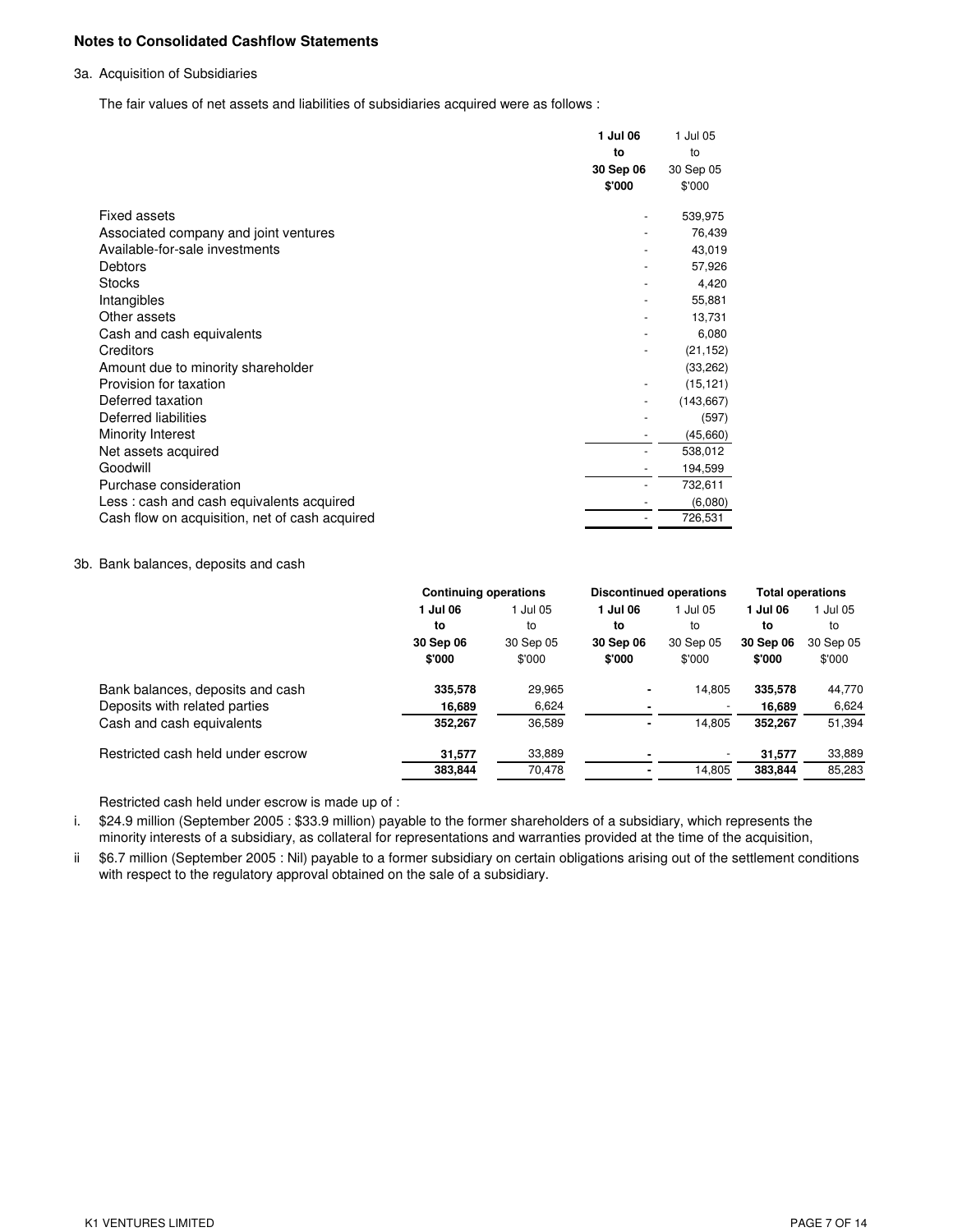# **4. STATEMENTS OF CHANGES IN EQUITY**

|                           |              |          | Attributable to equity holders of the Company |          |              |                  |          |
|---------------------------|--------------|----------|-----------------------------------------------|----------|--------------|------------------|----------|
|                           |              |          |                                               |          | <b>Share</b> |                  |          |
|                           | <b>Share</b> | Capital  | <b>Translation</b>                            | Revenue  | capital &    | <b>Minority</b>  | Capital  |
|                           | capital      | reserves | reserves                                      | reserves | reserves     | <b>interests</b> | employed |
| 2006                      | S\$'000      | S\$'000  | S\$'000                                       | S\$'000  | S\$'000      | <b>S\$'000</b>   | S\$'000  |
| As at 1 July 2006         | 393,213      | 58,799   | (24, 706)                                     | 328,796  | 756,102      | 46,618           | 802,720  |
| Fair value changes        |              |          |                                               |          |              |                  |          |
| on available-for-sale     |              |          |                                               |          |              |                  |          |
| investments               |              | 436      |                                               |          | 436          |                  | 436      |
| Fair value gain realised  |              |          |                                               |          |              |                  |          |
| and transferred to        |              |          |                                               |          |              |                  |          |
| profit and loss           |              |          |                                               |          |              |                  |          |
| account upon disposal     |              |          |                                               |          |              |                  |          |
| of investment             |              | (1,850)  |                                               |          | (1, 850)     | ۰                | (1,850)  |
| Fair value change         |              |          |                                               |          |              |                  |          |
| on cashflow hedges        |              | (843)    |                                               |          | (843)        |                  | (843)    |
| Exchange differences      |              |          |                                               |          |              |                  |          |
| arising on consolidation  |              |          | 1,270                                         |          | 1,270        | 157              | 1,427    |
| Currency translation loss |              |          |                                               |          |              |                  |          |
| realised and              |              |          |                                               |          |              |                  |          |
| transferred to profit     |              |          |                                               |          |              |                  |          |
| and loss account          |              |          | 8                                             |          | 8            |                  | 8        |
|                           |              | (2, 257) | 1,278                                         |          | (979)        | 157              | (822)    |
| Profit for the period     |              |          |                                               | 12,888   | 12,888       | 968              | 13,856   |
| <b>Distribution</b>       |              |          |                                               |          |              |                  |          |
| from subsidiaries         |              |          |                                               |          |              |                  |          |
| As at 30 September 2006   | 393,213      | 56,542   | (23, 428)                                     | 341,684  | 768,011      | 47.743           | 815,754  |

4a. Group Statement of Changes in Equity for the first quarter ended 30 September

Group Statement of Changes in Equity for the first quarter ended 30 September

| Attributable to equity holders of the Company                                       |                             |                             |                                |                                    |                                |                                           |                                  |                                |
|-------------------------------------------------------------------------------------|-----------------------------|-----------------------------|--------------------------------|------------------------------------|--------------------------------|-------------------------------------------|----------------------------------|--------------------------------|
| 2005                                                                                | Share<br>capital<br>S\$'000 | Share<br>premium<br>S\$'000 | Capital<br>reserves<br>S\$'000 | Translation<br>reserves<br>S\$'000 | Revenue<br>reserves<br>S\$'000 | Share<br>capital &<br>reserves<br>S\$'000 | Minority<br>interests<br>S\$'000 | Capital<br>employed<br>S\$'000 |
|                                                                                     |                             |                             |                                |                                    |                                |                                           |                                  |                                |
| As at 1 July 2005<br>As previously reported<br>Effect of adopting FRS 39            | 187,741                     | 202,011                     | 59,508<br>26,096               | (7,919)                            | 153,192                        | 594,533<br>26,096                         | 151                              | 594,684<br>26,096              |
|                                                                                     | 187,741                     | 202,011                     | 85,604                         | (7, 919)                           | 153,192                        | 620,629                                   | 151                              | 620,780                        |
| Fair value changes<br>on available-for<br>-sale investments<br>Exchange differences |                             |                             | 3,352                          |                                    |                                | 3,352                                     |                                  | 3,352                          |
| arising on<br>consolidation                                                         |                             |                             | 3,352                          | 2,575<br>2,575                     |                                | 2,575<br>5,927                            | 451<br>451                       | 3,026<br>6,378                 |
| Profit for the period                                                               |                             |                             |                                |                                    | 6,632                          | 6,632                                     | 544                              | 7,176                          |
| Subsidiary acquired<br>Shares issued                                                | 1,210                       | 852                         |                                |                                    |                                | 2,062                                     | 45,660                           | 45,660<br>2,062                |
| As at 30 September 2005                                                             | 188,951                     | 202,863                     | 88,956                         | (5, 344)                           | 159,824                        | 635,250                                   | 46,806                           | 682,056                        |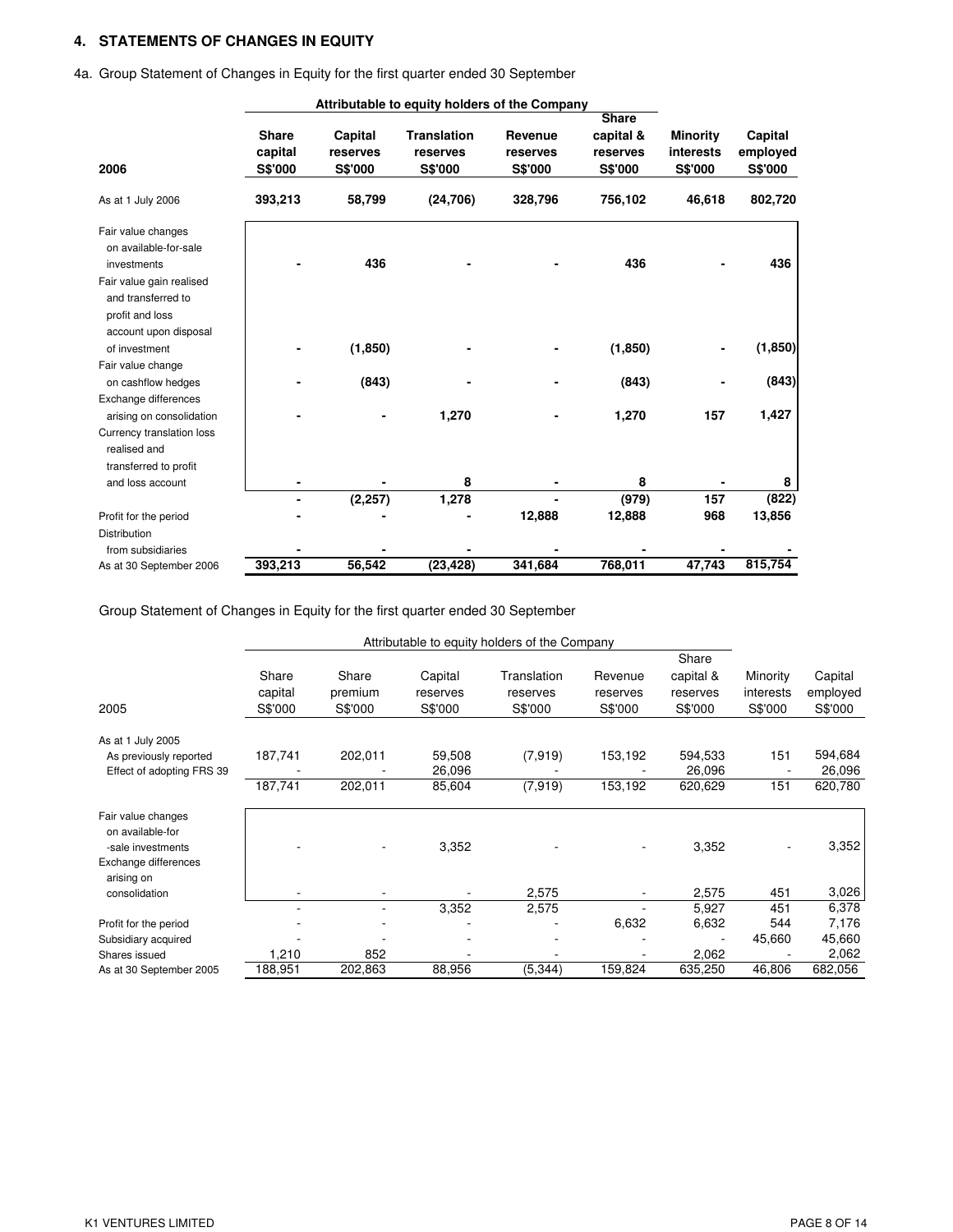4b. Company Statement of Changes in Equity for the first quarter ended 30 September

| 2006                                                                                                     | <b>Share</b><br>capital<br><b>S\$'000</b> | Capital<br>reserves<br>S\$'000 | Revenue<br>reserves<br><b>S\$'000</b> | Total<br><b>S\$'000</b> |
|----------------------------------------------------------------------------------------------------------|-------------------------------------------|--------------------------------|---------------------------------------|-------------------------|
| As at 1 July 2006                                                                                        | 393,213                                   | 1,897                          | 257,577                               | 652,687                 |
| Fair value changes<br>on available-for-sale                                                              |                                           |                                |                                       |                         |
| investments                                                                                              |                                           |                                |                                       |                         |
| Fair value gain realised<br>and transferred to profit<br>and loss account upon<br>disposal of investment |                                           |                                |                                       |                         |
| Exchange differences                                                                                     |                                           |                                |                                       |                         |
| arising on net investment                                                                                |                                           |                                |                                       |                         |
| in a foreign entity                                                                                      |                                           |                                |                                       |                         |
|                                                                                                          |                                           |                                |                                       |                         |
| Profit for the period                                                                                    |                                           |                                | 5,079                                 | 5,079                   |
| As at 30 September 2006                                                                                  | 393,213                                   | 1,897                          | 262,656                               | 657,766                 |

Company Statement of Changes in Equity for the first quarter ended 30 September

|                                        | Share<br>capital | Share<br>premium | Capital<br>reserves | Translation<br>reserves | Revenue<br>reserves | Total   |
|----------------------------------------|------------------|------------------|---------------------|-------------------------|---------------------|---------|
| 2005                                   | S\$'000          | S\$'000          | S\$'000             | S\$'000                 | S\$'000             | S\$'000 |
| As at 1 July 2005                      |                  |                  |                     |                         |                     |         |
| As previously reported                 | 187,741          | 202,011          |                     | (2,629)                 | 72,312              | 459,435 |
| Effect of adopting FRS 21              |                  |                  |                     | 2,629                   | (2,629)             |         |
| As restated                            | 187,741          | 202,011          |                     |                         | 69,683              | 459,435 |
| Effect of adopting FRS 39              |                  |                  | 753                 |                         |                     | 753     |
|                                        | 187,741          | 202,011          | 753                 |                         | 69,683              | 460,188 |
| Fair value changes<br>on available-for |                  |                  |                     |                         |                     |         |
| -sale investments                      |                  |                  | 3,603               |                         |                     | 3,603   |
|                                        |                  |                  | 3,603               |                         |                     | 3,603   |
| Loss for the period                    |                  |                  |                     |                         | (212)               | (212)   |
| Shares issued                          | 1,210            | 852              |                     |                         |                     | 2,062   |
| As at 30 September 2005                | 188,951          | 202,863          | 4,356               |                         | 69,471              | 465,641 |

### 4c. Share capital

Since 30 June 2006, there has been no change in the issued and fully paid ordinary shares of the Company. As at 30 September 2006, there were unexercised options for 315,000 (June 2006: 330,000) of unissued ordinary shares under the Keppel Marine Share Option Scheme 1990 and 268 million warrants (June 2006: 268 million) to subscribe for 268 million ordinary shares.

The issued share capital of the Company as at 30 September 2006 was 1,897,528,003 ordinary shares.

## **5. AUDIT**

The financial statements have not been audited nor reviewed by our auditors.

## **6. AUDITORS' REPORT**

Not applicable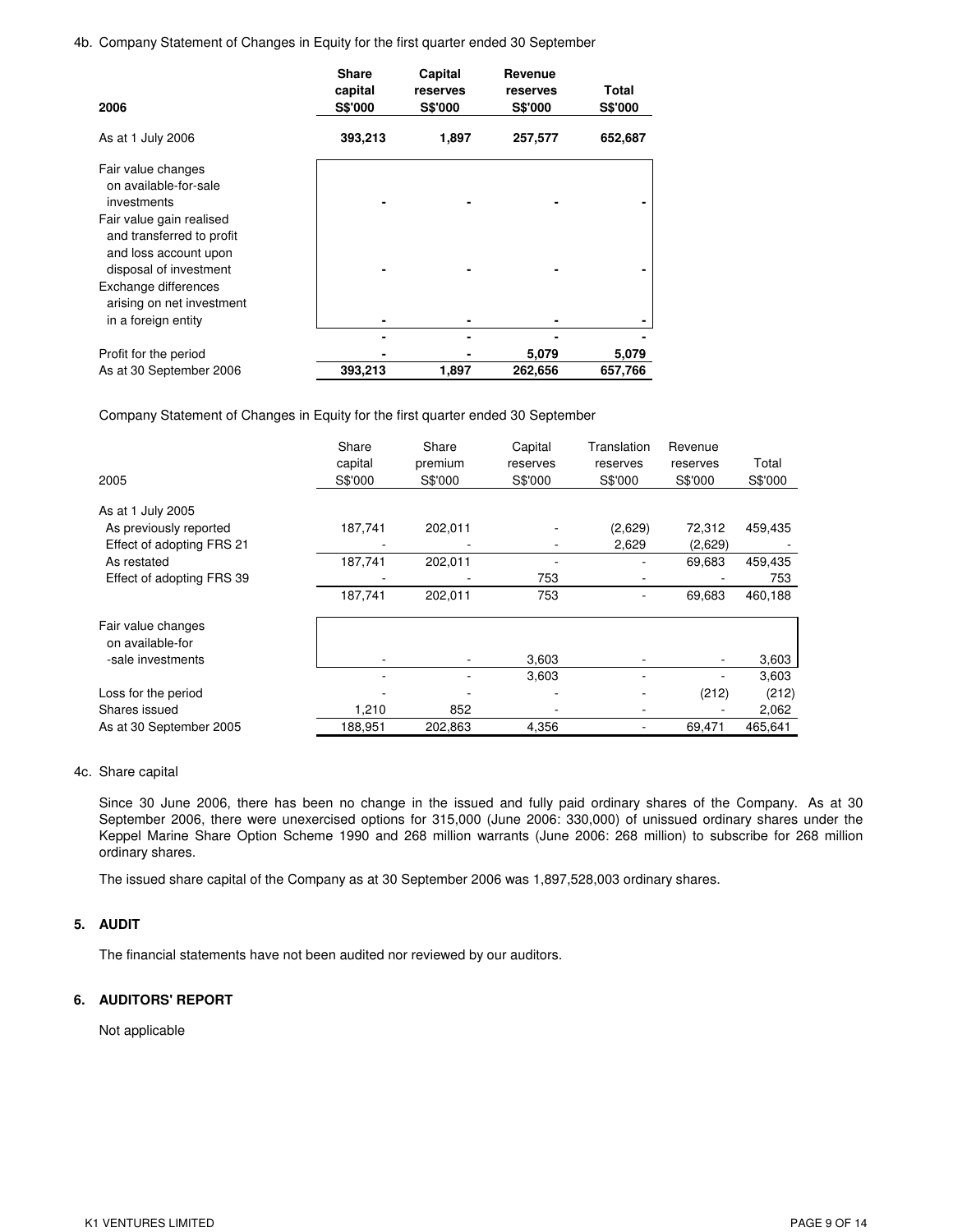## **7. ACCOUNTING POLICIES**

The Group has applied the same accounting policies and methods of computation in the financial statements for the current financial period compared with those of the audited financial statements as at 30 June 2006.

## **8. CHANGES IN THE ACCOUNTING POLICIES**

Not applicable

### **9. REVIEW OF GROUP PERFORMANCE**

Profit attributable to shareholders (PATMI) for 1Q FY2007 was \$12.9 million, an increase of 94% over the prior corresponding period. Basic earnings per share (EPS) for the Group increased to 0.68 cents from 0.35 cents, a 94% increase over 1Q FY2006. The prior period results included GASCO which was accounted for as discontinued operations. Excluding the results from GASCO in the prior period, PATMI and EPS for continuing operations increased by 796% and 750%, respectively.

The Group recorded total revenue of \$121.5 million for continuing operations in the first quarter of FY2007 (1Q FY2007), representing an increase of 29% over 1Q FY2006. At the pre-tax level, Group profit of \$19.1 million was 351% higher than 1Q FY2006. Group EBITDA was \$42.9 million, representing an increase of 52% over the prior corresponding period.

The increase in revenue and earnings for 1Q FY 2007 was mainly attributable to the increased contributions from Helm, the Group's transportation leasing operations and Mid Pac Petroleum, LLC ("Mid Pac"), the Group's retail gas operations in Hawaii. The increase in interest income and the gain arising from redemption of a quoted investment also contributed to the improved results in 1Q FY 2007.

The Group's share of result of associated companies in 1Q FY2007 represented earnings from Helm's joint ventures and associated company.

In the opinion of the Directors, no factor has arisen between 30 September 2006 and the date of this report which would materially affect the results of the Group and the Company for the period just ended.

### **10. VARIANCE FROM PROSPECT STATEMENT**

No variance from previous prospect statement.

### **11. PROSPECTS**

It is anticipated that the Group's continuing operations in transportation leasing and retail gasoline operations will positively impact the results of the Group.

Management will continue to focus on growth and expansion opportunities, and seek additional investment opportunities that are accretive to earnings and cash flow.

#### **12. DIVIDENDS**

#### 12a.**Current Financial Period Reported On**

Any dividend recommended for the current financial period reported on? No

#### 12b.**Corresponding Period of the Immediately Preceding Financial Year**

Any dividend declared for the corresponding period of the immediately preceding financial year? No

#### 12c.**Date Payable**

Not applicable

#### 12d.**Books Closure Date**

Not applicable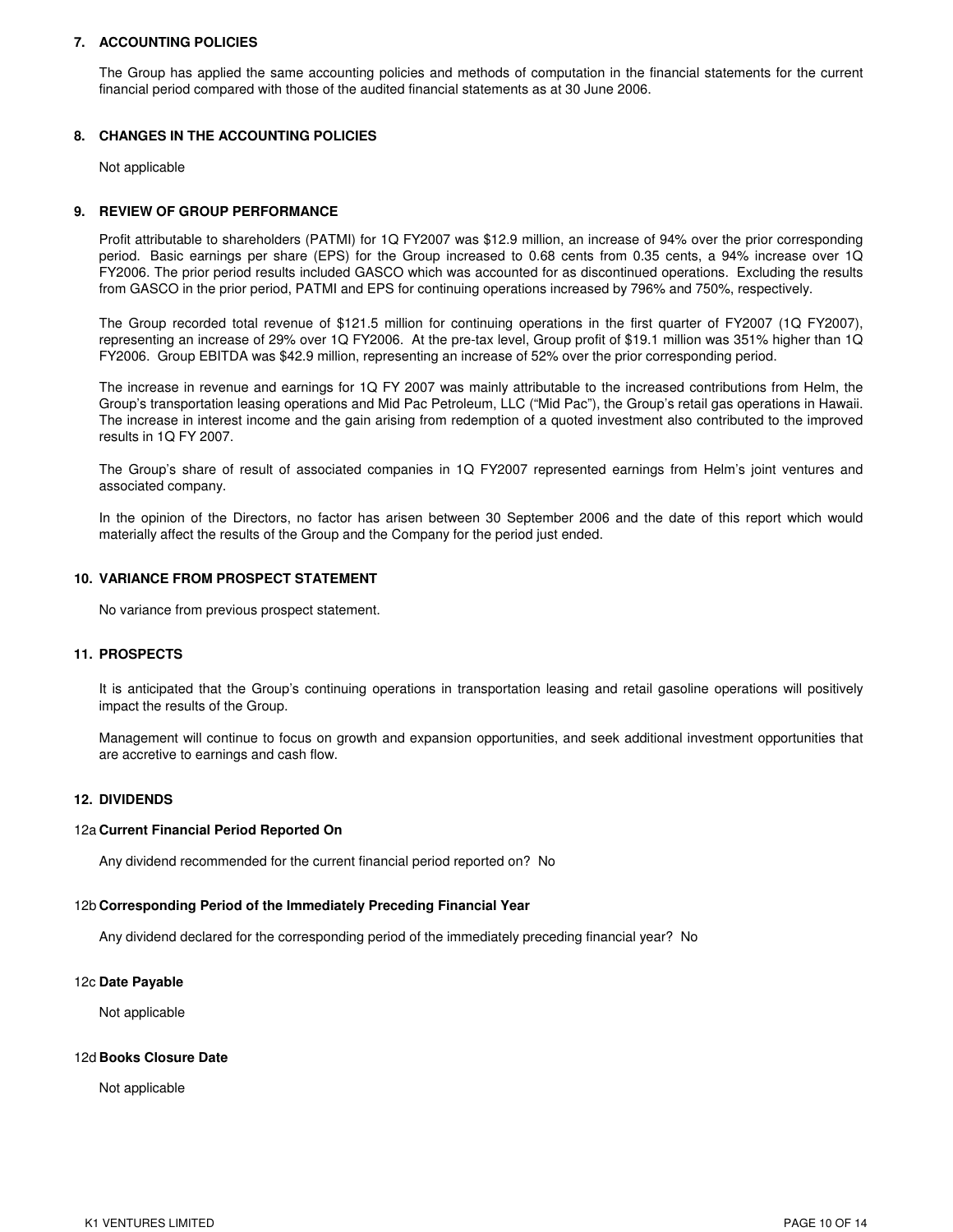12e If no dividend has been declared/recommended, a statement to that effect.

No dividend has been declared for the quarter ended 30 September 2006.

For the year ended 30 June 2006, the Board of Directors had recommended a capital distribution of 6 cents per share without deduction for tax out of the Company's share capital. The capital distribution has been approved by shareholders at the Annual General Meeting held on 31 October 2006. Subject to the recording of the information lodged by the Company in the approriate register by the Registrar of Companies, the Company plans to make the capital distribution to shareholders on or around 22 December 2006.

### **13. SEGMENT ANALYSIS**

## **BUSINESS SEGMENT**

The Group has segmented its continuing operations into Energy, Transportation Leasing and Investments. The Group's Energy segment reflects Mid Pac's retail gasoline operations in Hawaii and other energy-related investments. The Transportation Leasing segment represents Helm's locomotive and railcar leasing business in North America. The Group's Investment activities consist mainly of the Group's education and technology investments.

|                                           |                  |                       | <b>Continuing Operations</b> |                       | <b>Discontinued</b>    | <b>Total</b><br><b>Operations Operations</b> |           |
|-------------------------------------------|------------------|-----------------------|------------------------------|-----------------------|------------------------|----------------------------------------------|-----------|
|                                           |                  | <b>Transportation</b> |                              |                       |                        |                                              |           |
| 2006                                      | Energy<br>\$'000 | leasing<br>\$'000     | Investments<br>\$'000        | Elimination<br>\$'000 | <b>Total</b><br>\$'000 | <b>GASCO</b><br>\$'000                       | \$'000    |
| Revenue                                   | 70,656           | 39,366                | 12,562                       | (1,041)               | 121,543                |                                              | 121,543   |
| <b>Results</b>                            |                  |                       |                              |                       |                        |                                              |           |
| Operating profit                          | 4,324            | 18,057                | 6,351                        | (1,041)               | 27,691                 |                                              | 27,691    |
| Finance expenses                          | (1,041)          | (11, 412)             |                              | 1,041                 | (11, 412)              |                                              | (11, 412) |
| Foreign exchange gain                     |                  |                       | 1,054                        |                       | 1,054                  |                                              | 1,054     |
| Share of results of<br>associated company |                  |                       |                              |                       |                        |                                              |           |
| and joint ventures                        |                  | 1,735                 |                              |                       | 1,735                  |                                              | 1,735     |
| Profit before taxation                    | 3,283            | 8,380                 | 7,405                        |                       | 19,068                 | $\overline{\phantom{a}}$                     | 19,068    |
| <b>Other information</b>                  |                  |                       |                              |                       |                        |                                              |           |
| Segment assets                            | 202,341          | 878,819               | 527,845                      | (49, 415)             | 1,559,590              |                                              | 1,559,590 |
| Investment in                             |                  |                       |                              |                       |                        |                                              |           |
| associated company<br>and joint ventures  |                  | 81,066                |                              |                       | 81,066                 |                                              | 81,066    |
| Tax recoverable                           |                  |                       | 2,511                        |                       | 2,511                  | $\blacksquare$                               | 2,511     |
| Total                                     | 202,341          | 959,885               | 530,356                      | (49, 415)             | 1,643,167              | $\blacksquare$                               | 1,643,167 |
| Segment liabilities<br>Net tax provision  | 69,603           | 550,422               | 14,819                       | (49, 415)             | 585,429                |                                              | 585,429   |
| & deferred taxation                       | 31,148           | 167,807               | 43,029                       |                       | 241,984                |                                              | 241,984   |
| Total                                     | 100,751          | 718,229               | 57,848                       | (49, 415)             | 827,413                | $\blacksquare$                               | 827,413   |
| Net assets                                | 101,590          | 241,656               | 472,508                      |                       | 815,754                |                                              | 815,754   |
| Capital expenditure                       | 1,232            | 56,857                | 1                            |                       | 58,090                 | $\qquad \qquad \blacksquare$                 | 58,090    |
| Depreciation and                          |                  |                       |                              |                       |                        |                                              |           |
| amortisation                              | (799)            | (11, 543)             | (35)                         |                       | (12, 377)              |                                              | (12, 377) |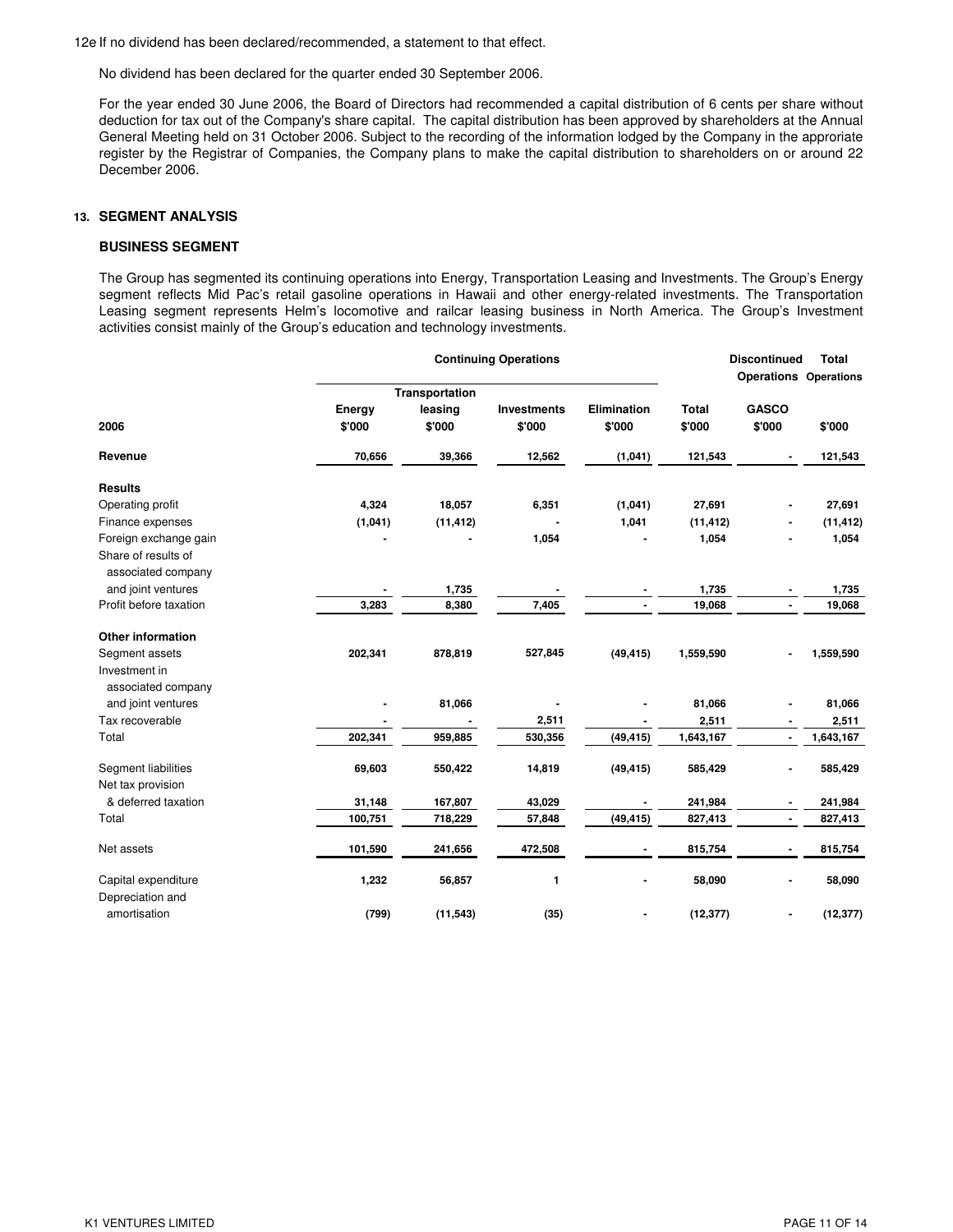|                                                                                                                              |                            |                                     | <b>Continuing Operations</b> |                       |                               | Discontinued<br>Operations   | Total<br>Operations             |
|------------------------------------------------------------------------------------------------------------------------------|----------------------------|-------------------------------------|------------------------------|-----------------------|-------------------------------|------------------------------|---------------------------------|
| 2005                                                                                                                         | Energy<br>\$'000           | Transportation<br>leasing<br>\$'000 | Investments<br>\$'000        | Elimination<br>\$'000 | Total<br>\$'000               | GASCO<br>\$'000              | \$'000                          |
| Revenue                                                                                                                      | 59,319                     | 34,388                              | 1,358                        | (1, 109)              | 93,956                        | 59,942                       | 153,898                         |
| <b>Results</b><br>Operating profit<br>Finance expenses<br>Foreign exchange loss<br>Share of results of<br>associated company | 1,290<br>(1, 109)          | 13,169<br>(10, 515)                 | (321)<br>(219)<br>(288)      | (1, 109)<br>1,109     | 13,029<br>(10, 734)<br>(288)  | 9,914<br>(1,804)             | 22,943<br>(12, 538)<br>(288)    |
| and joint ventures                                                                                                           |                            | 2,223                               |                              |                       | 2,223                         |                              | 2,223                           |
| Profit/(loss) before taxation                                                                                                | 181                        | 4,877                               | (828)                        | $\mathbf{r}$          | 4,230                         | 8,110                        | 12,340                          |
| <b>Other information</b><br>Segment assets<br>Investment in<br>associated company<br>and joint ventures<br>Tax recoverable   | 217,933<br>853             | 942,915<br>79,148<br>1,890          | 228,107                      | (51,769)              | 1,337,186<br>79,148<br>2,743  | 264,369                      | 1,601,555<br>79,148<br>2,743    |
| Total                                                                                                                        | 218,786                    | 1,023,953                           | 228,107                      | (51,769)              | 1,419,077                     | 264,369                      | 1,683,446                       |
| Segment liabilities<br>Net tax provision<br>& deferred taxation<br>Total                                                     | 61,866<br>18,487<br>80,353 | 629,459<br>158,349<br>787,808       | 17,754<br>2,483<br>20,237    | (51,769)<br>(51,769)  | 657,310<br>179,319<br>836,629 | 149,673<br>15,088<br>164,761 | 806,983<br>194,407<br>1,001,390 |
| Net assets                                                                                                                   | 138,433                    | 236,145                             | 207,870                      |                       | 582,448                       | 99,608                       | 682,056                         |
| Capital expenditure<br>Depreciation and<br>amortisation                                                                      | 1,143<br>(955)             | 36,008<br>(12, 288)                 | (33)                         | ÷,                    | 37,151<br>(13, 276)           | 2,394<br>(1, 492)            | 39,545<br>(14,768)              |

## **GEOGRAPHICAL SEGMENT**

The Group's two business segments operate in three main geographical areas. The operating activities and investment activities are predominately in the USA. There are also investment activities in Hong Kong. Singapore is the home country of the Company and its assets are mainly cash and cash equivalents.

Segment revenue is based on geographical location of its customers or, in the case of revenue from investments, the source of its investments income. Segment assets and capital expenditure are analyzed based on the location of the assets generating the income.

|                                | Singapore | <b>USA</b> | China/<br><b>Hong Kong</b> | <b>Others</b> | Total          |
|--------------------------------|-----------|------------|----------------------------|---------------|----------------|
| 2006                           | \$'000    | \$'000     | \$'000                     | \$'000        | \$'000         |
| <b>Continuing operations</b>   |           |            |                            |               |                |
| External revenue               | 7.458     | 110,757    | 3,328                      | ۰             | 121,543        |
| Segment assets                 | 21,781    | 1,523,251  | 4,354                      | 10.204        | 1,559,590      |
| Capital expenditure            |           | 58,089     | ۰                          |               | 58,090         |
| <b>Discontinued operations</b> |           |            |                            |               |                |
| External revenue               |           | -          |                            | -             |                |
| Segment assets                 |           |            |                            | -             |                |
| Capital expenditure            |           |            | ۰                          |               | $\blacksquare$ |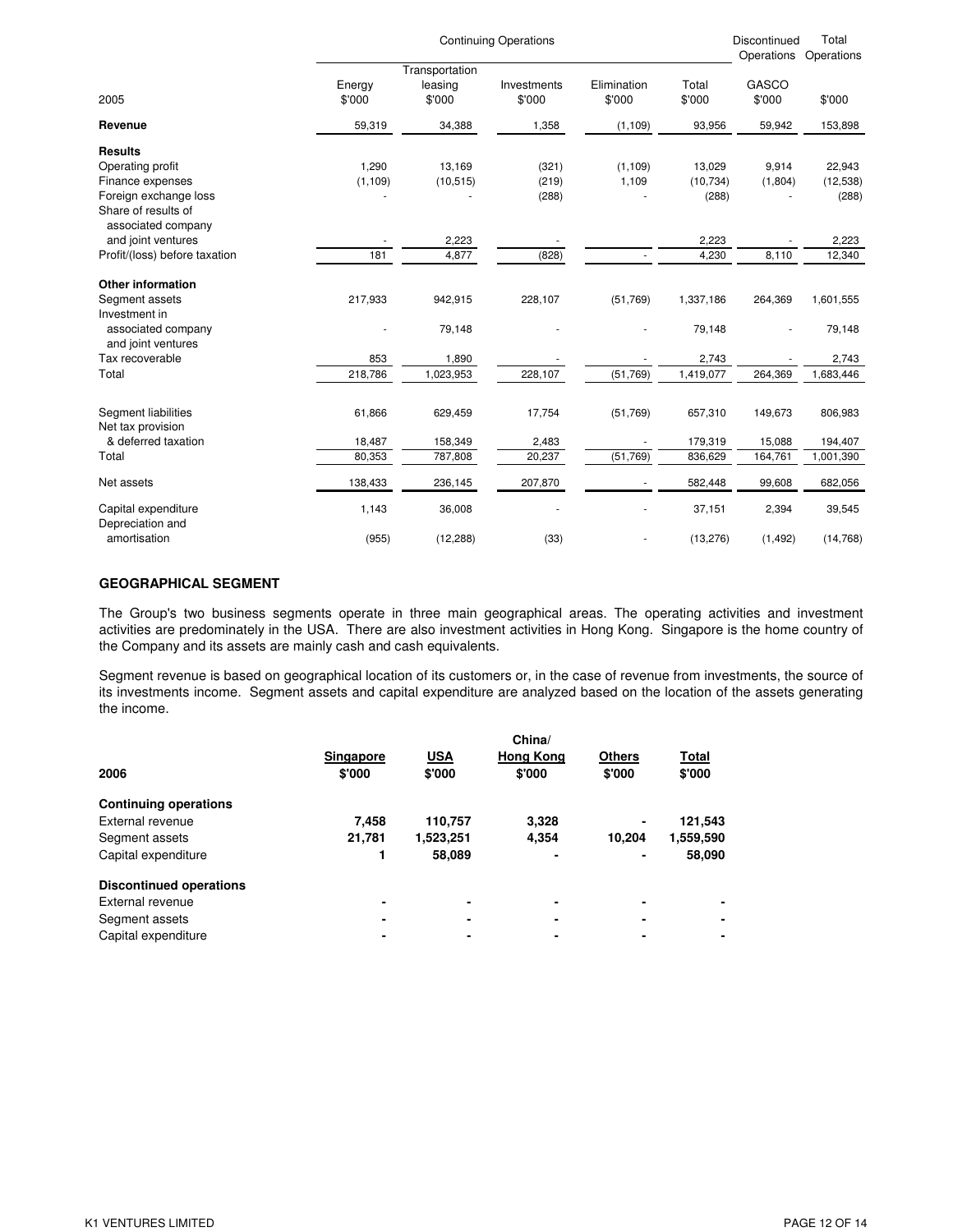| 2005                           | Singapore<br>\$'000 | <b>USA</b><br>\$'000 | China/<br>Hong Kong<br>\$'000 | Others<br>\$'000 | Total<br>\$'000 |
|--------------------------------|---------------------|----------------------|-------------------------------|------------------|-----------------|
| <b>Continuing operations</b>   |                     |                      |                               |                  |                 |
| External revenue               | 178                 | 93.771               |                               |                  | 93,956          |
| Segment assets                 | 19,685              | 1.294.864            | 16,819                        | 5.818            | 1,337,186       |
| Capital expenditure            | ۰                   | 37,151               | ٠                             |                  | 37,151          |
| <b>Discontinued operations</b> |                     |                      |                               |                  |                 |
| External revenue               | ۰.                  | 59.942               | ۰                             | ۰                | 59,942          |
| Segment assets                 | ۰                   | 264.369              | ۰                             | ٠                | 264,369         |
| Capital expenditure            |                     | 2,394                |                               | ٠                | 2,394           |

# **14. REVIEW OF SEGMENT PERFORMANCE**

Not applicable.

# **15. INTERESTED PERSON TRANSACTIONS**

| Name of interested person                                                                                                                                                              | 1 Jul 06<br>to<br>30 Sep 06<br>\$'000 | Aggregate value of all<br>interested person<br>transactions during the<br>financial period under<br>review (excluding<br>transactions less than<br>\$100,000 and transactions<br>conducted under<br>shareholders' mandate<br>pursuant to Rule 920 of the<br><b>SGX Listing Manual)</b><br>1 Jul 05<br>to<br>30 Sep 05<br>\$'000 | Aggregate value of all<br>interested person<br>transactions conducted<br>under shareholders'<br>mandate pursuant to Rule<br>920 of the SGX Listing<br>Manual.<br>1 Jul 06<br>to<br>30 Sep 06<br>\$'000 | 1 Jul 05<br>to<br>30 Sep 05<br>\$'000     |
|----------------------------------------------------------------------------------------------------------------------------------------------------------------------------------------|---------------------------------------|---------------------------------------------------------------------------------------------------------------------------------------------------------------------------------------------------------------------------------------------------------------------------------------------------------------------------------|--------------------------------------------------------------------------------------------------------------------------------------------------------------------------------------------------------|-------------------------------------------|
| <b>General transactions</b><br><b>KCL Group</b><br>Greenstreet Partners *<br><b>Corporate treasury transactions</b><br><b>KCL Group</b><br><b>Greenstreet Partners</b><br><b>Total</b> |                                       |                                                                                                                                                                                                                                                                                                                                 | 588<br>3,791<br>20,133<br>24,512                                                                                                                                                                       | 387<br>4,020<br>19,569<br>4,285<br>28,261 |

\* This amount represents the full financial year transaction with the interested person as per agreement.

# **BY ORDER OF THE BOARD**

Lawrence Chan Company Secretary 7-Nov-2006